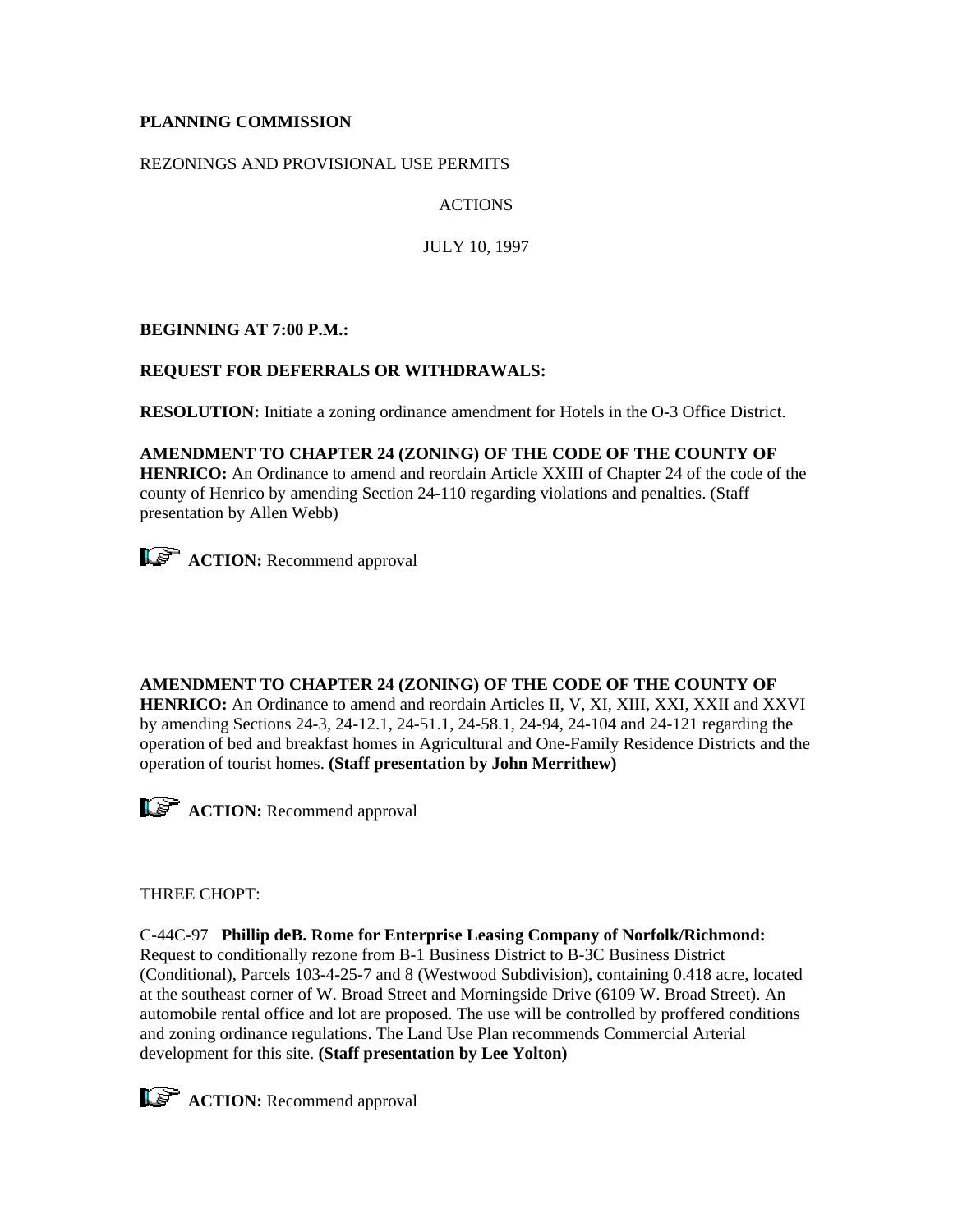C-45C-97 **Gibson M. Wright for Dominion Land & Development:** Request to conditionally rezone from A-1 Agricultural District to O-2C Office District (Conditional), Parcel 28-A-23, containing 0.763 acre, located on the south line of Nuckols Road approximately 470' east of its interchange with I-295. An office building is proposed. The use will be controlled by proffered conditions and zoning ordinance regulations. The Land Use Plan recommends Suburban Residential 2 development, 2.4 to 3.4 units net density per acre, for this site. **(Staff presentation by Lee Yolton)**

*ACTION:* Recommend approval

TUCKAHOE:

P-9-97 **Bill Green for Mayfair Bagels, L.L.C., T/A Einstein Bros. Bagels:** Request for approval of a provisional use permit in accordance with Sections 24-58.2(d) and 24-122.1 of Chapter 24 of the County Code to permit outside dining for a restaurant on Parcel 89-A-41 (pt.) (1368 Gaskins Road, Gayton Crossing Shopping Center). The site is zoned B-2C Business District (Conditional). **(Staff presentation by Jim Lehmann)**



*ACTION:* Recommend approval

C-46C-97 **E. Carlton Wilton:** Request to conditionally rezone from O-2C Office District (Conditional) and A-1 Agricultural District to O-2C Office District (Conditional), Parcels 66-A-12, 14N and 56-A-2S, containing 5.5+/- acres, located at the southwest corner of proposed John Rolfe Parkway and Ridgefield Parkway. Offices are proposed. The use will be controlled by proffered conditions and zoning ordinance regulations. The Land Use Plan recommends Office development and Urban Residential development, 3.4 to 6.8 units net density per acre, for this site. **(Staff presentation by Jim Lehmann) (Deferral requested to September 11, 1997)**

*ACTION:* Deferred at applicant's request to September 11, 1997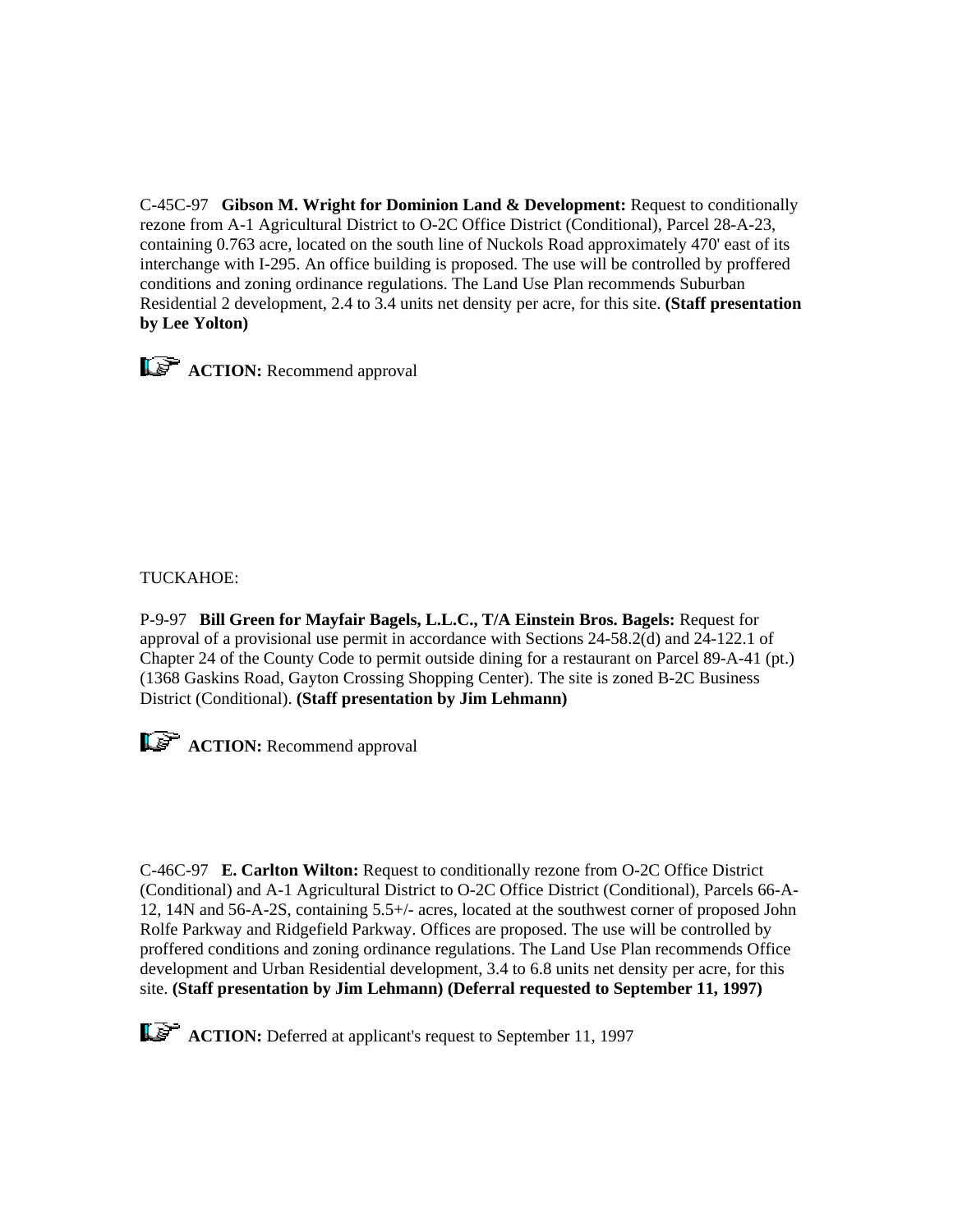#### VARINA:

C-47C-97 **James W. Theobald for Highwoods/Forsyth Limited Partnership:** Request to conditionally rezone from A-1 Agricultural District to M-1C Light Industrial District (Conditional), Parcels 204-A-21B and 28, containing 80.75 acres, located at the southeast corner of Laburnum Avenue and Darbytown Road. The site is also in the Airport Safety Overlay District. A warehouse/light industrial development is proposed. The use will be controlled by proffered conditions and zoning ordinance regulations. The Land Use Plan recommends Office and Suburban Residential 1 development, 1.0 to 2.4 units net density per acre, for this site. **(Staff presentation by John Merrithew)**

*ACTION:* Recommend denial

C-48C-97 **Foster & Miller, P.C. for Robert Tucker:** Request to conditionally rezone from A-1 Agricultural District to R-3AC One Family Residence District (Conditional), Parcels 157-A-8, 9 and 13, containing 36.65 acres, located approximately 700' west of Taylor Road on the north line of Meadow Road. A single family residential development is proposed. The R-3A District permits densities up to 4.58 units gross density per acre. The site is also in the ASO Airport Safety Overlay District. The Land Use Plan recommends Suburban Residential 1 development, 1.0 to 2.4 units net density per acre, for this site. **(Staff presentation by Nancy Gardner)**

**ACTION:** Deferred at applicant's request to August 14, 1997

C-49C-97 **Alvin S. Mistr, Jr. for H. & J. Enterprises:** Request to conditionally rezone from A-1 Agricultural District to R-2AC One Family Residence District (Conditional), Parcel 216-A-46, containing 21.6 +/- acres, located 800' south of Darbytown Road on the west line of Doran Road. A single family residential development is proposed. The R-2A District permits densities up to 3.23 units gross density per acre. The site is also in the ASO Airport Safety Overlay District. The Land Use Plan recommends Suburban Residential 1 development, 1.0 to 2.4 units net density per acre, and Environmental Protection Area for this site. **(Staff presentation by Nancy Gardner)**

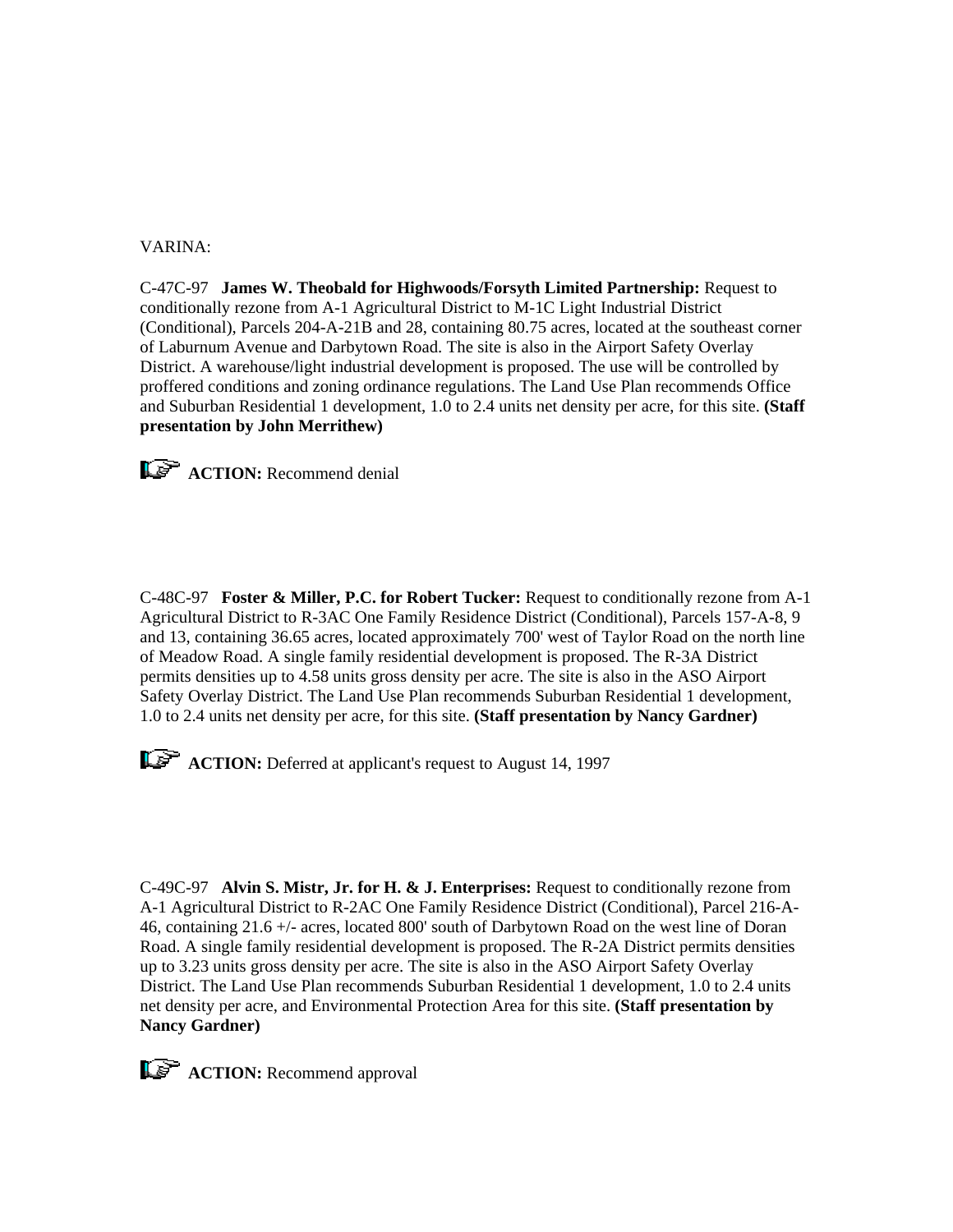C-50C-97 **Ralph L. Axselle, Jr. and Andrew M. Condlin for Canada Contracting Company, Inc.:** Request to conditionally rezone from A-1 Agricultural District to M-2C General Industrial District (Conditional), Parcel 185-A-50A, containing 27.024 acres, located on the south line of LaFrance Road 190' east of its intersection with I-295 (6126 LaFrance Road). Office/equipment storage is proposed. The use will be controlled by proffered conditions and zoning ordinance regulations. The site is also in the ASO Airport Safety Overlay District. The Land Use Plan recommends Heavy Industrial development for this site. **(Staff presentation by Nancy Gardner)**

*ACTION:* Recommend approval

C-51C-97 **Philip deB. Rome for Sauer Properties, Inc.:** Request to conditionally rezone from A-1 Agricultural District to M-2C General Industrial District (Conditional), Parcels 193-A-24 and 31, containing 81.30 acres, located on the southeast corner of Laburnum Avenue and Seven Hills Boulevard. The site is also in the Airport Safety Overlay District. Industrial development is proposed. The use will be controlled by proffered conditions and zoning ordinance regulations. The Land Use Plan recommends Planned Industrial development for this site. **(Staff presentation by John Merrithew) (Deferral requested to September 11, 1997)**

*CF* **ACTION:** Deferred at applicant's request to September 11, 1997

C-55C-97 **Philip deB. Rome for Sauer Properties, Inc.:** Request to conditionally rezone from A-1 Agricultural District and M-1 Light Industrial District to M-2C General Industrial District (Conditional), Parcels 193-A- 25, 26 and 194-1-A-1 and 2 (Seven Hills Industrial Center), containing 45.23 acres, located on the southeast corner of Seven Hills Boulevard and Miller Road. The site is also in the Airport Safety Overlay District. Industrial development is proposed. The use will be controlled by proffered conditions and zoning ordinance regulations. The Land Use Plan recommends Planned Industrial development for this site. **(Staff presentation by John Merrithew) (Deferral requested to September 11, 1997)**

*ACTION:* Deferred at applicant's request to September 11, 1997

C-52-97 **Virgil R. Hazelett for County of Henrico:** Request to rezone from A-1 Agricultural District to R-5 General Residence District, Parcel 146-A-98, containing 3.175 acres, located at the northeast corner of Nine Mile Road and Dabbs House Road. Multi-family units are proposed. The R-5 District permits densities up to 14.52 units gross density per acre. The Land Use Plan recommends Government development for this site. **(Staff presentation by Mark Bittner)**

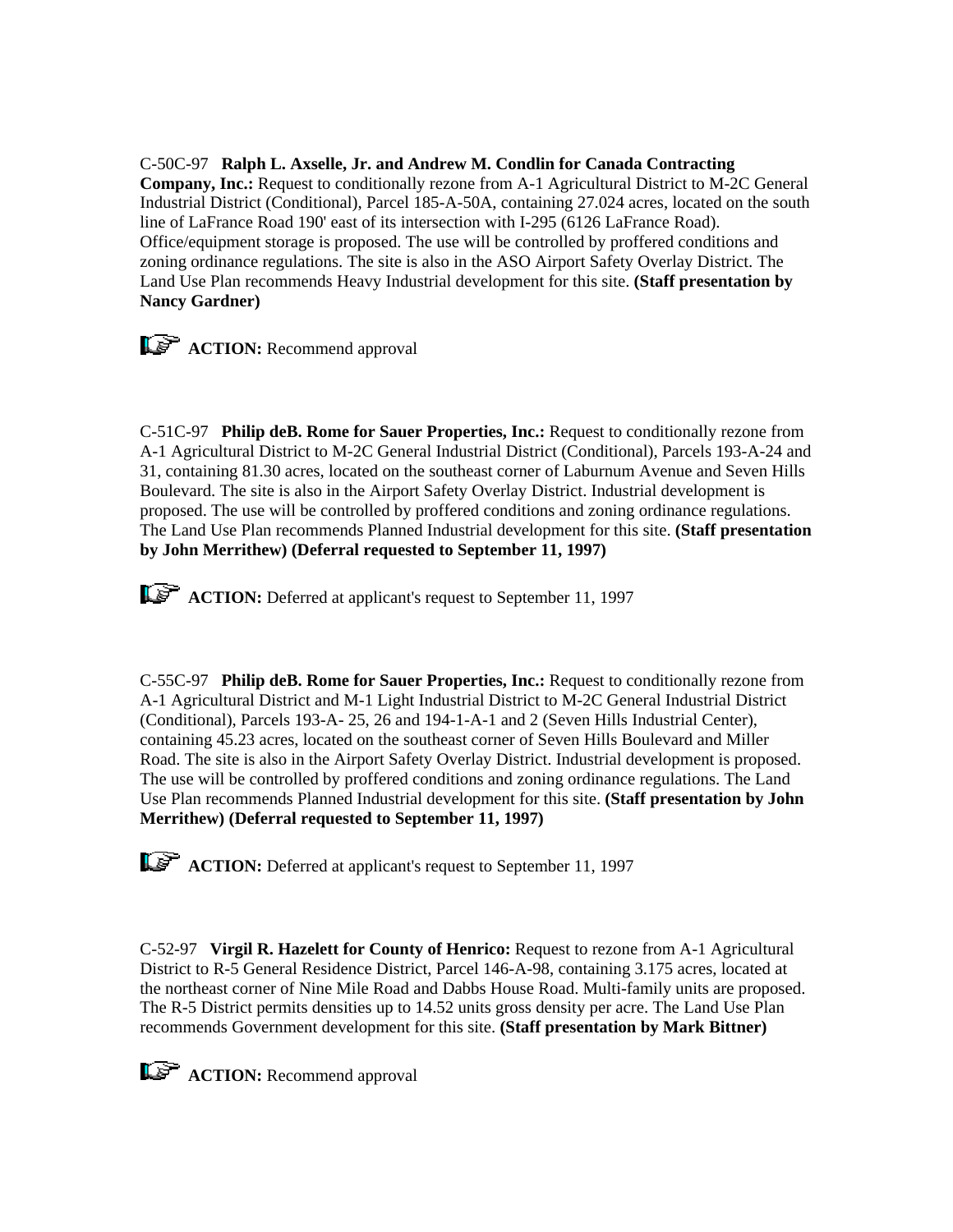#### BROOKLAND:

P-10-97 **Bill Green for Mayfair Bagels, L.L.C., T/A Einstein Bros. Bagels:** Request for approval of a provisional use permit in accordance with Sections 24-58.2(d) and 24-122.1 of Chapter 24 of the County Code to permit outside dining for a restaurant on Parcel 59-A-6L, located on the north line of W. Broad Street approximately 270' east of its intersection with Old Springfield Road (9460 W. Broad Street). The site is zoned B-2 Business District. **(Staff presentation by Jim Lehmann)**

*ACTION:* Recommend approval

C-54C-97 **Garry Gallagher for Knox Investments:** Request to conditionally rezone from R-4 One Family Residence District to B-2C Business District (Conditional), Parcel 94-19-B-10, containing 0.10 acre, located on the south line of Clarke Street approximately 270' west of its intersection with Lakeside Avenue. An access drive for an adjacent commercial development is proposed. The use will be controlled by proffered conditions and zoning ordinance regulations. The Land Use Plan recommends Urban Residential development, 3.4 to 6.8 units net density per acre, for this site. **(Staff presentation by Mark Bittner)**



*ACTION:* Recommend approval